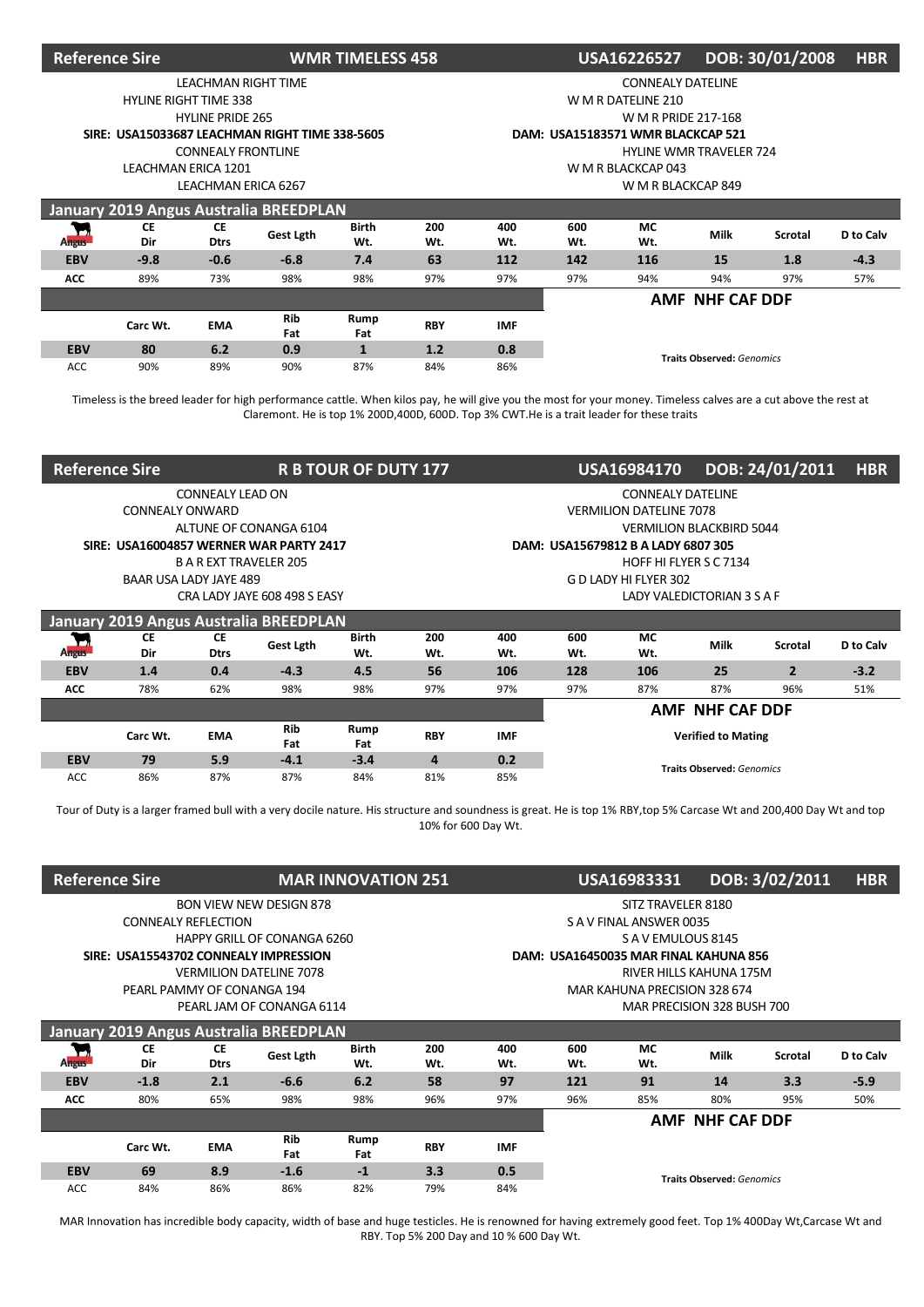| <b>Reference Sire</b> |                                       |                           |                                               | <b>JINDRA DOUBLE VISION</b> |            |                         | DOB: 8/02/2010<br><b>HBR</b><br><b>USA16748826</b><br><b>HOFF CHARGER S C 242</b> |                                       |                               |     |        |  |  |  |  |
|-----------------------|---------------------------------------|---------------------------|-----------------------------------------------|-----------------------------|------------|-------------------------|-----------------------------------------------------------------------------------|---------------------------------------|-------------------------------|-----|--------|--|--|--|--|
|                       |                                       | B/R NEW DESIGN 036        |                                               |                             |            |                         |                                                                                   |                                       |                               |     |        |  |  |  |  |
|                       | <b>BON VIEW NEW DESIGN 878</b>        |                           |                                               |                             |            |                         |                                                                                   | <b>HOFF LIMITED EDITION S C 594</b>   |                               |     |        |  |  |  |  |
|                       |                                       | <b>BON VIEW GAMMER 85</b> |                                               |                             |            |                         |                                                                                   |                                       | <b>HOFF BOSS LADY S C 3V9</b> |     |        |  |  |  |  |
|                       | SIRE: USA14528330 CONNEALY REFLECTION |                           |                                               |                             |            |                         |                                                                                   | DAM: USA14806260 HOFF RACHEL 8312 405 |                               |     |        |  |  |  |  |
|                       |                                       | N BAR EMULATION EXT       |                                               |                             |            |                         |                                                                                   |                                       | SUMMITCREST EXPO 0E27         |     |        |  |  |  |  |
|                       | HAPPY GRILL OF CONANGA 6260           |                           |                                               |                             |            | HOFF MISS EXPO S C 4223 |                                                                                   |                                       |                               |     |        |  |  |  |  |
|                       |                                       |                           | <b>HAPPY DATE OF CONANGA</b>                  |                             |            | GDARRACHEL4223          |                                                                                   |                                       |                               |     |        |  |  |  |  |
|                       |                                       |                           | <b>January 2019 Angus Australia BREEDPLAN</b> |                             |            |                         |                                                                                   |                                       |                               |     |        |  |  |  |  |
| <b>Angus</b>          | <b>CE</b><br>Dir                      | <b>CE</b><br><b>Dtrs</b>  | Gest Lgth                                     | <b>Birth</b><br>Wt.         | 200<br>Wt. | 400<br>Wt.              | 600<br><b>MC</b><br><b>Milk</b><br>D to Calv<br>Scrotal<br>Wt.<br>Wt.             |                                       |                               |     |        |  |  |  |  |
| <b>EBV</b>            | 0.7                                   | 2.5                       | $-3$                                          | 5.3                         | 54         | 101                     | 130                                                                               | 117                                   | 18                            | 0.3 | $-0.4$ |  |  |  |  |
| <b>ACC</b>            | 87%                                   | 73%                       | 98%                                           | 98%                         | 97%        | 97%                     | 97%                                                                               | 93%                                   | 92%                           | 96% | 54%    |  |  |  |  |
|                       |                                       |                           |                                               |                             |            |                         | AMF NHF CAF DDF                                                                   |                                       |                               |     |        |  |  |  |  |
|                       | Carc Wt.                              | <b>EMA</b>                | <b>Rib</b><br>Fat                             | Rump<br>Fat                 | <b>RBY</b> | IMF                     | <b>Verified to Sire</b>                                                           |                                       |                               |     |        |  |  |  |  |
| <b>EBV</b>            | 82                                    | 6.4                       | $-1.4$                                        | $-2.4$                      | 1.3        | 0.8                     |                                                                                   |                                       |                               |     |        |  |  |  |  |
|                       |                                       |                           |                                               |                             |            |                         | <b>Traits Observed: Genomics</b>                                                  |                                       |                               |     |        |  |  |  |  |

Double Vision combines moderate birth weight with rapid early performance. He sires added stature with excellent foot structure. We noticed all his calves have added muscle and bone.All his progeny are extremely quiet. Top 5% 400 and 600 Day Wt,NFI-I and Carcase Wt.Top 10% 200 day Wt and top 15% for RBY and Docility.

| <b>Reference Sire</b> |                                        |                          |                              | DOB: 1/01/2007<br><b>HBR</b><br><b>HF TIGER 5T</b><br><b>CAN1402252</b><br><b>CONNEALY FOREFRONT</b> |            |            |                                                                |                             |                                  |     |        |  |
|-----------------------|----------------------------------------|--------------------------|------------------------------|------------------------------------------------------------------------------------------------------|------------|------------|----------------------------------------------------------------|-----------------------------|----------------------------------|-----|--------|--|
|                       |                                        | <b>TC ADVANTAGE</b>      |                              |                                                                                                      |            |            |                                                                |                             |                                  |     |        |  |
|                       | SANDY BAR ADVANTAGE 43M                |                          |                              |                                                                                                      |            |            |                                                                | TC FREEDOM 104              |                                  |     |        |  |
|                       |                                        | SANDY BAR JEMINA 44K     |                              |                                                                                                      |            |            |                                                                | <b>T C RUBY 9095</b>        |                                  |     |        |  |
|                       | SIRE: CAN1274305 HF KODIAK 5R          |                          |                              |                                                                                                      |            |            |                                                                | DAM: CAN1274314 HF ECHO 84R |                                  |     |        |  |
|                       |                                        |                          | <b>VERMILION YELLOWSTONE</b> |                                                                                                      |            |            |                                                                |                             | RIVERBEND POWERLINE 0050         |     |        |  |
|                       | <b>WILBAR RUBY 955N</b>                |                          |                              |                                                                                                      |            |            | <b>HFDF ECHO 6N</b><br>HF ECHO 83J                             |                             |                                  |     |        |  |
| WILBAR RUBY 161J      |                                        |                          |                              |                                                                                                      |            |            |                                                                |                             |                                  |     |        |  |
|                       | January 2019 Angus Australia BREEDPLAN |                          |                              |                                                                                                      |            |            |                                                                |                             |                                  |     |        |  |
| n<br><b>Angus</b>     | <b>CE</b><br>Dir                       | <b>CE</b><br><b>Dtrs</b> | Gest Lgth                    | <b>Birth</b><br>Wt.                                                                                  | 200<br>Wt. | 400<br>Wt. | 600<br><b>MC</b><br>Milk<br>D to Calv<br>Scrotal<br>Wt.<br>Wt. |                             |                                  |     |        |  |
| <b>EBV</b>            | 1.8                                    | 2.2                      | $-9.7$                       | 3.8                                                                                                  | 51         | 91         | 113                                                            | 102                         | 20                               | 2.1 | $-6.5$ |  |
| ACC                   | 91%                                    | 79%                      | 98%                          | 98%                                                                                                  | 97%        | 97%        | 97%                                                            | 96%                         | 97%                              | 96% | 67%    |  |
|                       |                                        |                          |                              |                                                                                                      |            |            | AMF NHF CAF DDF                                                |                             |                                  |     |        |  |
|                       | Carc Wt.                               | <b>EMA</b>               | Rib<br>Fat                   | Rump<br>Fat                                                                                          | <b>RBY</b> | <b>IMF</b> |                                                                |                             |                                  |     |        |  |
| <b>EBV</b>            | 67                                     | 3.5                      | $-0.4$                       | 0.2                                                                                                  | 1.6        | $-0.4$     |                                                                |                             | <b>Traits Observed: Genomics</b> |     |        |  |
| <b>ACC</b>            | 93%                                    | 92%                      | 93%                          | 91%                                                                                                  | 89%        | 90%        |                                                                |                             |                                  |     |        |  |

Tiger adds shape, thickness and style. His progeny have excellent feet and are easy doing cattle. Top 1% 0f the breed NFI-F. He has a low birth Wt and his calves have a short gestation length;top 1% and Trait leader for this trait. His progeny are docile and his females milk extremely well; top 12% for Milk.

| <b>Reference Sire</b> |                                     |                          | <b>CLAREMONT BLACKS L505</b>           |                     |            |            | DOB: 24/02/2015<br><b>APR</b><br><b>CCPL505</b>                |                              |                                    |                                                           |        |  |  |  |
|-----------------------|-------------------------------------|--------------------------|----------------------------------------|---------------------|------------|------------|----------------------------------------------------------------|------------------------------|------------------------------------|-----------------------------------------------------------|--------|--|--|--|
|                       |                                     |                          | SANDY BAR ADVANTAGE 43M                |                     |            |            |                                                                |                              | <b>HOFF FIRST EDITION 058 242</b>  |                                                           |        |  |  |  |
|                       | <b>HF KODIAK 5R</b>                 |                          |                                        |                     |            |            |                                                                | <b>CLAREMONT BLACKS E956</b> |                                    |                                                           |        |  |  |  |
|                       |                                     | <b>WILBAR RUBY 955N</b>  |                                        |                     |            |            |                                                                |                              | <b>CLAREMONT BLACKS CLARE W123</b> |                                                           |        |  |  |  |
|                       | <b>SIRE: CAN1402252 HF TIGER 5T</b> |                          |                                        |                     |            |            | DAM: CCPG1205 CLAREMONT BLACKS CERES G1205                     |                              |                                    |                                                           |        |  |  |  |
|                       |                                     | TC FREEDOM 104           |                                        |                     |            |            |                                                                |                              | S A V 004 MILE MARKER 4407         |                                                           |        |  |  |  |
|                       | HF ECHO 84R                         |                          |                                        |                     |            |            | <b>CLAREMONT BLACKS CERES D883</b>                             |                              |                                    |                                                           |        |  |  |  |
|                       |                                     | <b>HFDF ECHO 6N</b>      |                                        |                     |            |            | <b>CLAREMONT BLACKS CERES X263</b>                             |                              |                                    |                                                           |        |  |  |  |
|                       |                                     |                          | January 2019 Angus Australia BREEDPLAN |                     |            |            |                                                                |                              |                                    |                                                           |        |  |  |  |
| П<br><b>Angus</b>     | <b>CE</b><br>Dir                    | <b>CE</b><br><b>Dtrs</b> | <b>Gest Lgth</b>                       | <b>Birth</b><br>Wt. | 200<br>Wt. | 400<br>Wt. | <b>MC</b><br>600<br>Milk<br>Scrotal<br>D to Calv<br>Wt.<br>Wt. |                              |                                    |                                                           |        |  |  |  |
| <b>EBV</b>            | 2.6                                 | 1.5                      | $-8.3$                                 | 4.6                 | 54         | 95         | 128                                                            | 113                          | 16                                 | 2.6                                                       | $-4.6$ |  |  |  |
| ACC                   | 56%                                 | 44%                      | 84%                                    | 80%                 | 75%        | 74%        | 77%                                                            | 71%                          | 62%                                | 64%                                                       | 42%    |  |  |  |
|                       |                                     |                          |                                        |                     |            |            | <b>AMF NHF CAF DDF</b>                                         |                              |                                    |                                                           |        |  |  |  |
|                       | Carc Wt.                            | <b>EMA</b>               | <b>Rib</b><br>Fat                      | Rump<br>Fat         | <b>RBY</b> | <b>IMF</b> | <b>Verified to Sire</b>                                        |                              |                                    |                                                           |        |  |  |  |
| <b>EBV</b>            | 75                                  | 5.7                      | $-0.3$                                 | $-0.2$              | 1.9        | $-0.2$     |                                                                |                              |                                    | Traits Observed: GL,BWT,200WT,400WT,600WT(x2),FAT,EMA,IMF |        |  |  |  |
| <b>ACC</b>            | 65%                                 | 63%                      | 64%                                    | 65%                 | 59%        | 57%        |                                                                |                              |                                    |                                                           |        |  |  |  |

All HF Tiger sons and grandsons have done well in our herd.They are extremely good doing cattle wth great bone and perfect feet. Top 5% NFI and top 10% RBY.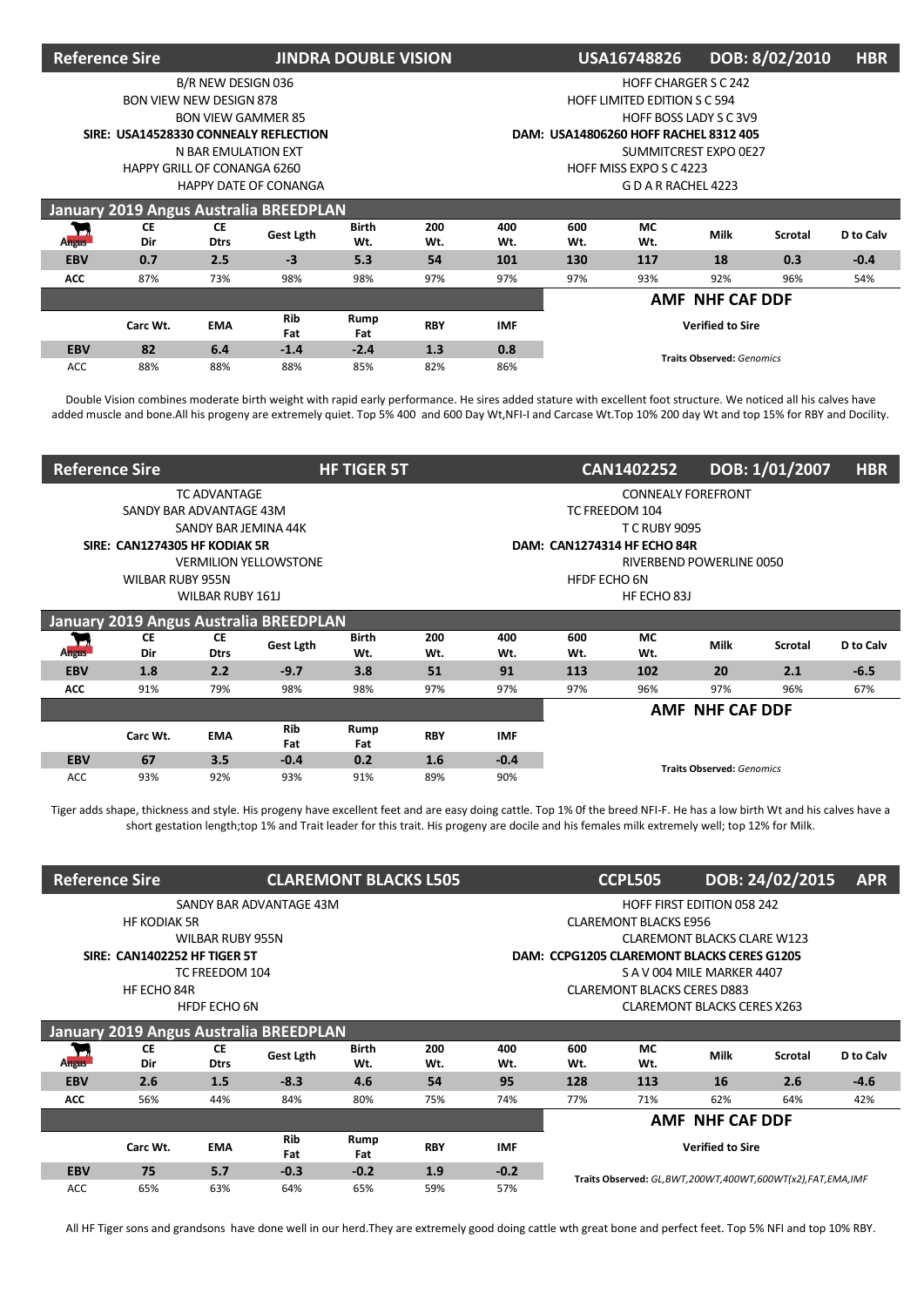| <b>Reference Sire</b> |                                    |                              |                                        | <b>CLAREMONT BLACKS L515</b> |            |            | DOB: 28/02/2015<br><b>APR</b><br><b>CCPL515</b><br><b>HOFF FIRST EDITION 058 242</b> |                              |                                    |     |        |  |  |  |  |
|-----------------------|------------------------------------|------------------------------|----------------------------------------|------------------------------|------------|------------|--------------------------------------------------------------------------------------|------------------------------|------------------------------------|-----|--------|--|--|--|--|
|                       |                                    | <b>HYLINE RIGHT TIME 338</b> |                                        |                              |            |            |                                                                                      |                              |                                    |     |        |  |  |  |  |
|                       | LEACHMAN RIGHT TIME 338-5605       |                              |                                        |                              |            |            |                                                                                      | <b>CLAREMONT BLACKS E956</b> |                                    |     |        |  |  |  |  |
|                       |                                    | LEACHMAN ERICA 1201          |                                        |                              |            |            |                                                                                      |                              | <b>CLAREMONT BLACKS CLARE W123</b> |     |        |  |  |  |  |
|                       | SIRE: USA16226527 WMR TIMELESS 458 |                              |                                        |                              |            |            | DAM: CCPG152 CLAREMONT BLACKS JOSIE G152                                             |                              |                                    |     |        |  |  |  |  |
|                       |                                    | W M R DATELINE 210           |                                        |                              |            |            |                                                                                      |                              | <b>CLAREMONT BLACKS B6139</b>      |     |        |  |  |  |  |
|                       | <b>WMR BLACKCAP 521</b>            |                              |                                        |                              |            |            |                                                                                      | CLAREMONT BLACKS JOSIE D8109 |                                    |     |        |  |  |  |  |
|                       |                                    | W M R BLACKCAP 043           |                                        |                              |            |            | <b>CLAREMONT BLACKS JOSIE W151</b>                                                   |                              |                                    |     |        |  |  |  |  |
|                       |                                    |                              | January 2019 Angus Australia BREEDPLAN |                              |            |            |                                                                                      |                              |                                    |     |        |  |  |  |  |
| ۳<br><b>Angus</b>     | <b>CE</b><br>Dir                   | <b>CE</b><br><b>Dtrs</b>     | Gest Lgth                              | <b>Birth</b><br>Wt.          | 200<br>Wt. | 400<br>Wt. | <b>MC</b><br>600<br>Milk<br>D to Calv<br>Scrotal<br>Wt.<br>Wt.                       |                              |                                    |     |        |  |  |  |  |
| <b>EBV</b>            | $-1.9$                             | 0.1                          | $-5.9$                                 | 5.7                          | 56         | 99         | 127                                                                                  | 111                          | 9                                  | 1.3 | $-2.9$ |  |  |  |  |
| <b>ACC</b>            | 56%                                | 42%                          | 84%                                    | 81%                          | 75%        | 74%        | 77%                                                                                  | 71%                          | 61%                                | 71% | 37%    |  |  |  |  |
|                       |                                    |                              |                                        |                              |            |            | AMF NHF CAF DDF                                                                      |                              |                                    |     |        |  |  |  |  |
|                       | Carc Wt.                           | <b>EMA</b>                   | <b>Rib</b><br>Fat                      | Rump<br>Fat                  | <b>RBY</b> | <b>IMF</b> | <b>Verified to Sire</b>                                                              |                              |                                    |     |        |  |  |  |  |
| <b>EBV</b>            | 75                                 | 5.3                          | $-0.8$                                 | $-0.2$                       | 1.2        | 0.6        |                                                                                      |                              |                                    |     |        |  |  |  |  |
| <b>ACC</b>            | 64%                                | 61%                          | 63%                                    | 63%                          | 58%        | 56%        | Traits Observed: GL,BWT,200WT,400WT,600WT(x2),SS,FAT,EMA,IMF                         |                              |                                    |     |        |  |  |  |  |

L515 is a bull that is very hard to fault.Great shape, width of loin and growth for age. Top 5% 200D,400D,NFI-I and Carcase Wt, top 10% 600D and top 15% RBY.

| <b>Reference Sire</b>        |                                     |                         |                                        | <b>CLAREMONT BLACKS L518</b> |            |            |                                                                       | <b>CCPL518</b>                | DOB: 1/03/2015<br><b>APR</b><br><b>HOFF FIRST EDITION 058 242</b> |     |        |  |  |  |
|------------------------------|-------------------------------------|-------------------------|----------------------------------------|------------------------------|------------|------------|-----------------------------------------------------------------------|-------------------------------|-------------------------------------------------------------------|-----|--------|--|--|--|
|                              |                                     |                         | SANDY BAR ADVANTAGE 43M                |                              |            |            |                                                                       |                               |                                                                   |     |        |  |  |  |
|                              | <b>HF KODIAK 5R</b>                 |                         |                                        |                              |            |            |                                                                       | <b>CLAREMONT BLACKS D8104</b> |                                                                   |     |        |  |  |  |
|                              |                                     | <b>WILBAR RUBY 955N</b> |                                        |                              |            |            |                                                                       |                               | <b>CLAREMONT BLACKS HOLLY X203</b>                                |     |        |  |  |  |
|                              | <b>SIRE: CAN1402252 HF TIGER 5T</b> |                         |                                        |                              |            |            | DAM: CCPF0136 CLAREMONT BLACKS GABBY F0136                            |                               |                                                                   |     |        |  |  |  |
|                              |                                     | TC FREEDOM 104          |                                        |                              |            |            |                                                                       |                               | F A R KRUGERRAND 410H                                             |     |        |  |  |  |
|                              | HF ECHO 84R                         |                         |                                        |                              |            |            | <b>CLAREMONT BLACKS GABBY B628</b>                                    |                               |                                                                   |     |        |  |  |  |
|                              |                                     | HFDF ECHO 6N            |                                        |                              |            |            | <b>CLAREMONT BLACKS GABBY Z438</b>                                    |                               |                                                                   |     |        |  |  |  |
|                              |                                     |                         | January 2019 Angus Australia BREEDPLAN |                              |            |            |                                                                       |                               |                                                                   |     |        |  |  |  |
| $\mathbf{r}$<br><b>Angus</b> | <b>CE</b><br>Dir                    | СE<br><b>Dtrs</b>       | <b>Gest Lgth</b>                       | Birth<br>Wt.                 | 200<br>Wt. | 400<br>Wt. | <b>MC</b><br>600<br><b>Milk</b><br>Scrotal<br>D to Calv<br>Wt.<br>Wt. |                               |                                                                   |     |        |  |  |  |
| <b>EBV</b>                   | $-0.5$                              | 0.2                     | $-5.2$                                 | 5.2                          | 48         | 84         | 106                                                                   | 101                           | 13                                                                | 2.1 | $-5.4$ |  |  |  |
| <b>ACC</b>                   | 59%                                 | 45%                     | 84%                                    | 84%                          | 78%        | 77%        | 79%                                                                   | 73%                           | 63%                                                               | 74% | 42%    |  |  |  |
|                              |                                     |                         |                                        |                              |            |            | <b>AMF NHF CAF DDF</b>                                                |                               |                                                                   |     |        |  |  |  |
|                              | Carc Wt.                            | <b>EMA</b>              | <b>Rib</b><br>Fat                      | Rump<br>Fat                  | <b>RBY</b> | <b>IMF</b> | <b>Verified to Sire</b>                                               |                               |                                                                   |     |        |  |  |  |
| <b>EBV</b>                   | 62                                  | 1.4                     | 0.1                                    | 0.7                          | 0.5        | 0.2        | Traits Observed: GL, BWT, 200WT, 400WT, 600WT(x2), SS, FAT, EMA, IMF  |                               |                                                                   |     |        |  |  |  |
| ACC.                         | 67%                                 | 62%                     | 64%                                    | 65%                          | 60%        | 58%        |                                                                       |                               |                                                                   |     |        |  |  |  |

Another great Tiger son out of a Hoff First Edition/Krugerrand daughter. A safe Bull that throws true to type.

| <b>Reference Sire</b> |                                        |                            |                                        | <b>CLAREMONT BLACKS L520</b> |            |            |                                                                      | <b>CCPL520</b>               |                              | DOB: 1/03/2015<br><b>APR</b><br><b>HOFF FIRST EDITION 058 242</b><br><b>CLAREMONT BLACKS DAISY Z433</b><br>DAM: CCPF0169 CLAREMONT BLACKS ZIA F0169 |        |  |  |  |  |
|-----------------------|----------------------------------------|----------------------------|----------------------------------------|------------------------------|------------|------------|----------------------------------------------------------------------|------------------------------|------------------------------|-----------------------------------------------------------------------------------------------------------------------------------------------------|--------|--|--|--|--|
|                       |                                        |                            | <b>BON VIEW NEW DESIGN 878</b>         |                              |            |            |                                                                      |                              |                              |                                                                                                                                                     |        |  |  |  |  |
|                       |                                        | <b>CONNEALY REFLECTION</b> |                                        |                              |            |            |                                                                      | <b>CLAREMONT BLACKS D873</b> |                              |                                                                                                                                                     |        |  |  |  |  |
|                       |                                        |                            | HAPPY GRILL OF CONANGA 6260            |                              |            |            |                                                                      |                              |                              |                                                                                                                                                     |        |  |  |  |  |
|                       | SIRE: USA16748826 JINDRA DOUBLE VISION |                            |                                        |                              |            |            |                                                                      |                              |                              |                                                                                                                                                     |        |  |  |  |  |
|                       |                                        |                            | <b>HOFF LIMITED EDITION S C 594</b>    |                              |            |            |                                                                      |                              | <b>CLAREMONT BLACKS V075</b> |                                                                                                                                                     |        |  |  |  |  |
|                       | <b>HOFF RACHEL 8312 405</b>            |                            |                                        |                              |            |            | <b>CLAREMONT BLACKS ZIA Y3123</b><br>CLAREMONT BLACKS ZIA M278+92    |                              |                              |                                                                                                                                                     |        |  |  |  |  |
|                       |                                        | HOFF MISS EXPO S C 4223    |                                        |                              |            |            |                                                                      | <b>MC</b><br>600             |                              |                                                                                                                                                     |        |  |  |  |  |
|                       |                                        |                            | January 2019 Angus Australia BREEDPLAN |                              |            |            |                                                                      |                              |                              |                                                                                                                                                     |        |  |  |  |  |
| т,<br><b>Angus</b>    | <b>CE</b><br>Dir                       | <b>CE</b><br><b>Dtrs</b>   | Gest Lgth                              | <b>Birth</b><br>Wt.          | 200<br>Wt. | 400<br>Wt. | Milk<br>D to Calv<br><b>Scrotal</b><br>Wt.<br>Wt.                    |                              |                              |                                                                                                                                                     |        |  |  |  |  |
| <b>EBV</b>            | $-2.2$                                 | $\bf{0}$                   | $-3.5$                                 | 7.6                          | 52         | 95         | 127                                                                  | 122                          | 12                           | 0.3                                                                                                                                                 | $-2.1$ |  |  |  |  |
| ACC                   | 60%                                    | 43%                        | 84%                                    | 88%                          | 83%        | 83%        | 85%<br>77%<br>64%<br>78%<br>40%                                      |                              |                              |                                                                                                                                                     |        |  |  |  |  |
|                       |                                        |                            |                                        |                              |            |            | <b>AMF NHF CAF DDF</b>                                               |                              |                              |                                                                                                                                                     |        |  |  |  |  |
|                       | Carc Wt.                               | <b>EMA</b>                 | <b>Rib</b><br>Fat                      | Rump<br>Fat                  | <b>RBY</b> | <b>IMF</b> | <b>Verified to Sire</b>                                              |                              |                              |                                                                                                                                                     |        |  |  |  |  |
| <b>EBV</b>            | 75                                     | 7.5                        | $-1.7$                                 | $-2.3$                       | 2.6        | $-0.2$     | Traits Observed: GL, BWT, 200WT, 400WT, 600WT(x2), SS, FAT, EMA, IMF |                              |                              |                                                                                                                                                     |        |  |  |  |  |
| <b>ACC</b>            | 70%                                    | 66%                        | 69%                                    | 69%                          | 63%        | 63%        |                                                                      |                              |                              |                                                                                                                                                     |        |  |  |  |  |

L520 had that real wow factor when he was sold at our bull sale. Very smooth bodied,exceptional nature,thick and wide across the hindquarter. Top 1% RBY, top 5% Carcase Wt and NFI, top 15% for 200 and 400 Day Wt.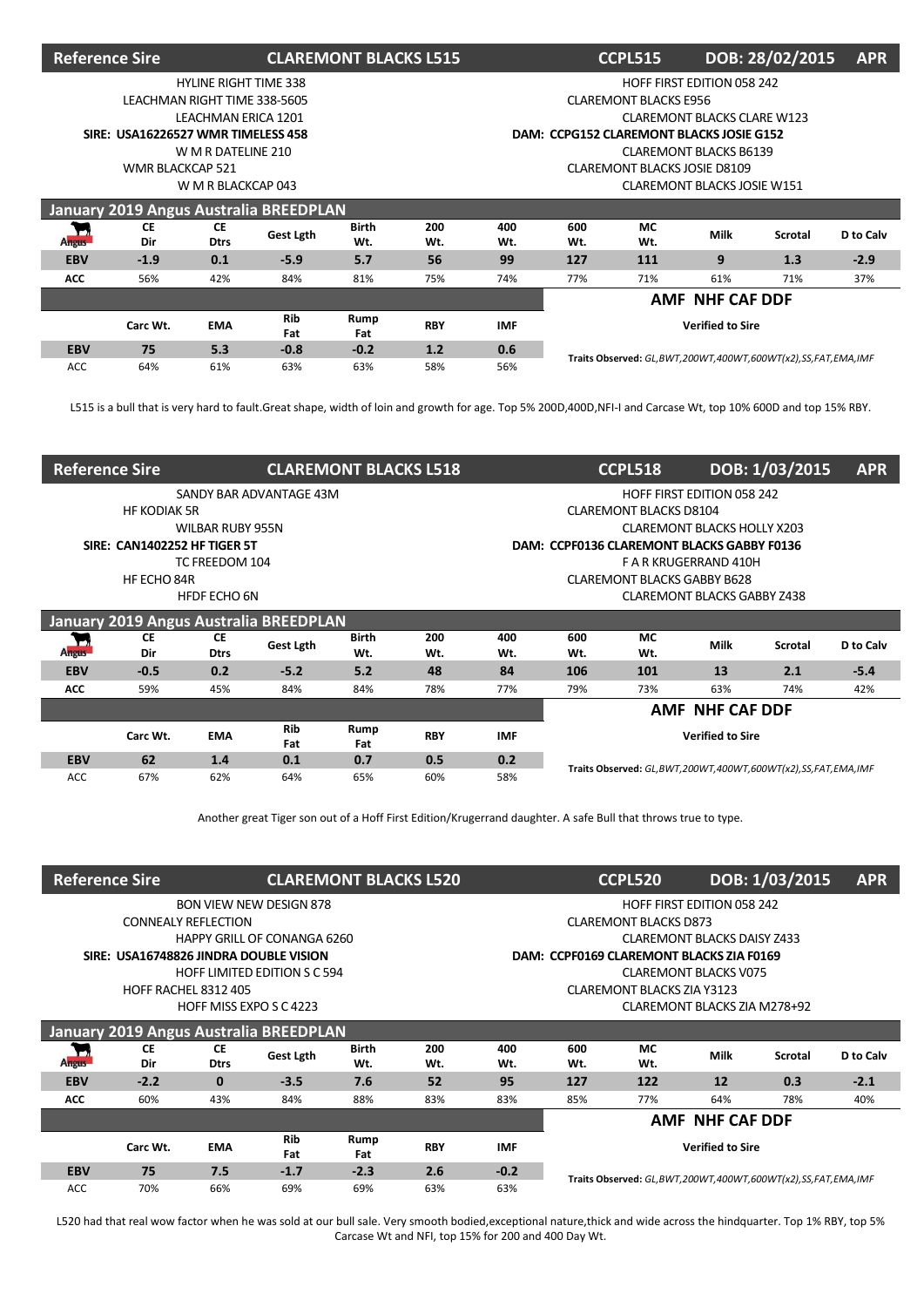| <b>Reference Sire</b> |                                    |                              |                                        | <b>CLAREMONT BLACKS L521</b> |            |                                    |                                                                | DOB: 1/03/2015<br><b>APR</b><br><b>CCPL521</b><br><b>VDAR DATABANK 1061</b> |                                     |                                                              |        |  |  |  |  |
|-----------------------|------------------------------------|------------------------------|----------------------------------------|------------------------------|------------|------------------------------------|----------------------------------------------------------------|-----------------------------------------------------------------------------|-------------------------------------|--------------------------------------------------------------|--------|--|--|--|--|
|                       |                                    | <b>HYLINE RIGHT TIME 338</b> |                                        |                              |            |                                    |                                                                |                                                                             |                                     |                                                              |        |  |  |  |  |
|                       | LEACHMAN RIGHT TIME 338-5605       |                              |                                        |                              |            |                                    |                                                                | <b>CLAREMONT BLACKS D813</b>                                                |                                     |                                                              |        |  |  |  |  |
|                       |                                    | <b>LEACHMAN ERICA 1201</b>   |                                        |                              |            |                                    |                                                                |                                                                             | <b>CLAREMONT BLACKS UNITY A5122</b> |                                                              |        |  |  |  |  |
|                       | SIRE: USA16226527 WMR TIMELESS 458 |                              |                                        |                              |            |                                    | DAM: CCPF076 CLAREMONT BLACKS AMBER F076                       |                                                                             |                                     |                                                              |        |  |  |  |  |
|                       |                                    | W M R DATELINE 210           |                                        |                              |            |                                    |                                                                |                                                                             | <b>CLAREMONT BLACKS V007</b>        |                                                              |        |  |  |  |  |
|                       | <b>WMR BLACKCAP 521</b>            |                              |                                        |                              |            | <b>CLAREMONT BLACKS AMBER B694</b> |                                                                |                                                                             |                                     |                                                              |        |  |  |  |  |
|                       |                                    | W M R BLACKCAP 043           |                                        |                              |            |                                    | <b>CLAREMONT BLACKS AMBER U9149</b>                            |                                                                             |                                     |                                                              |        |  |  |  |  |
|                       |                                    |                              | January 2019 Angus Australia BREEDPLAN |                              |            |                                    |                                                                |                                                                             |                                     |                                                              |        |  |  |  |  |
| <b>Angus</b>          | <b>CE</b><br>Dir                   | CE<br><b>Dtrs</b>            | Gest Lgth                              | <b>Birth</b><br>Wt.          | 200<br>Wt. | 400<br>Wt.                         | 600<br>МC<br>Milk<br>D to Calv<br><b>Scrotal</b><br>Wt.<br>Wt. |                                                                             |                                     |                                                              |        |  |  |  |  |
| <b>EBV</b>            | 0.6                                | 1                            | $-5.7$                                 | 3.7                          | 50         | 90                                 | 111                                                            | 94                                                                          | 14                                  | 2.2                                                          | $-4.5$ |  |  |  |  |
| ACC                   | 60%                                | 43%                          | 84%                                    | 88%                          | 83%        | 82%                                | 84%                                                            | 77%                                                                         | 63%                                 | 75%                                                          | 40%    |  |  |  |  |
|                       |                                    |                              |                                        |                              |            |                                    | <b>AMF NHF CAF DDF</b>                                         |                                                                             |                                     |                                                              |        |  |  |  |  |
|                       |                                    |                              |                                        |                              |            |                                    |                                                                |                                                                             |                                     |                                                              |        |  |  |  |  |
|                       | Carc Wt.                           | <b>EMA</b>                   | <b>Rib</b><br>Fat                      | Rump<br>Fat                  | <b>RBY</b> | <b>IMF</b>                         |                                                                |                                                                             | <b>Verified to Sire</b>             |                                                              |        |  |  |  |  |
| <b>EBV</b>            | 66                                 | 0.9                          | 0.6                                    | 0.9                          | 0.1        | $\mathbf{1}$                       |                                                                |                                                                             |                                     | Traits Observed: GL,BWT,200WT,400WT,600WT(x2),SS,FAT,EMA,IMF |        |  |  |  |  |

L521 is a low birth wt, high growth rate son of Timeless who is in the top 5% for Scrotal Size. Top 20% for 200D,400D,Gestation length and Rump Fat.

| <b>Reference Sire</b> |                                         |                          | <b>CLAREMONT BLACKS L527</b> |                     |            |            |                                                                      | <b>CCPL527</b>             | DOB: 3/03/2015<br><b>APR</b> |     |        |  |  |  |
|-----------------------|-----------------------------------------|--------------------------|------------------------------|---------------------|------------|------------|----------------------------------------------------------------------|----------------------------|------------------------------|-----|--------|--|--|--|
|                       |                                         |                          | TE MANIA UNLIMITED U3271     |                     |            |            |                                                                      | FINKS 5522-6148            |                              |     |        |  |  |  |
|                       | <b>HIGHLANDER OF STERN AB</b>           |                          |                              |                     |            |            |                                                                      | SUMMITCREST PRIME CUT 1G42 |                              |     |        |  |  |  |
|                       |                                         | <b>STERN 2664</b>        |                              |                     |            |            |                                                                      |                            | SUMMITCREST BARBARA 0B74     |     |        |  |  |  |
|                       | SIRE: NZE1217000784 BRAVEHEART OF STERN |                          |                              |                     |            |            | DAM: CCPG120 CLAREMONT BLACKS DAISY G120                             |                            |                              |     |        |  |  |  |
|                       |                                         | STERN 947                |                              |                     |            |            |                                                                      |                            | F A R KRUGERRAND 410H        |     |        |  |  |  |
|                       | <b>STERN 3886</b>                       |                          |                              |                     |            |            | <b>CLAREMONT BLACKS DAISY Z402</b>                                   |                            |                              |     |        |  |  |  |
|                       |                                         | <b>STERN 1486</b>        |                              |                     |            |            | CLAREMONT BLACKS DAISY U9110                                         |                            |                              |     |        |  |  |  |
|                       | January 2019 Angus Australia BREEDPLAN  |                          |                              |                     |            |            |                                                                      |                            |                              |     |        |  |  |  |
| <b>Angus</b>          | <b>CE</b><br>Dir                        | <b>CE</b><br><b>Dtrs</b> | Gest Lgth                    | <b>Birth</b><br>Wt. | 200<br>Wt. | 400<br>Wt. | МC<br>600<br>Milk<br><b>Scrotal</b><br>D to Calv<br>Wt.<br>Wt.       |                            |                              |     |        |  |  |  |
| <b>EBV</b>            | 1.1                                     | 0.2                      | $-5.5$                       | 3.5                 | 43         | 84         | 110                                                                  | 88                         | 16                           | 2.3 | $-4.7$ |  |  |  |
| <b>ACC</b>            | 63%                                     | 52%                      | 85%                          | 86%                 | 81%        | 80%        | 82%                                                                  | 76%                        | 64%                          | 77% | 50%    |  |  |  |
|                       |                                         |                          |                              |                     |            |            | AMF NHF CAF DDF                                                      |                            |                              |     |        |  |  |  |
|                       | Carc Wt.                                | <b>EMA</b>               | <b>Rib</b><br>Fat            | Rump<br>Fat         | <b>RBY</b> | <b>IMF</b> | <b>Verified to Sire</b>                                              |                            |                              |     |        |  |  |  |
| <b>EBV</b>            | 57                                      | 6.9                      | $-0.1$                       | 0.2                 | 0.8        | 1.2        | Traits Observed: GL, BWT, 200WT, 400WT, 600WT(x2), SS, FAT, EMA, IMF |                            |                              |     |        |  |  |  |
| <b>ACC</b>            | 71%                                     | 67%                      | 69%                          | 69%                 | 65%        | 64%        |                                                                      |                            |                              |     |        |  |  |  |

L 527 was an easy doing son of Braveheart out of a Prime Cut/Krugerrand daughter. With low Birth, high growth, his sons are perfect for those who want to turn calves off quickly.

| <b>Reference Sire</b> |                                    |                              |                                        | <b>CLAREMONT BLACKS L551</b> |            |            |                                                                          | <b>CCPL551</b>                                            |             | DOB: 5/03/2015<br><b>APR</b><br>KRUGERRAND OF DONAMERE 490<br>DAM: CCPA556 CLAREMONT BLACKS HOLLY A556<br>SUMMITCREST PRIME CUT 1G42 |           |  |  |  |  |
|-----------------------|------------------------------------|------------------------------|----------------------------------------|------------------------------|------------|------------|--------------------------------------------------------------------------|-----------------------------------------------------------|-------------|--------------------------------------------------------------------------------------------------------------------------------------|-----------|--|--|--|--|
|                       |                                    | <b>HYLINE RIGHT TIME 338</b> |                                        |                              |            |            |                                                                          |                                                           |             |                                                                                                                                      |           |  |  |  |  |
|                       |                                    | LEACHMAN RIGHT TIME 338-5605 |                                        |                              |            |            |                                                                          | F A R KRUGERRAND 410H                                     |             |                                                                                                                                      |           |  |  |  |  |
|                       |                                    | LEACHMAN ERICA 1201          |                                        |                              |            |            |                                                                          | F A R ERIANNA 286F                                        |             |                                                                                                                                      |           |  |  |  |  |
|                       | SIRE: USA16226527 WMR TIMELESS 458 |                              |                                        |                              |            |            |                                                                          |                                                           |             |                                                                                                                                      |           |  |  |  |  |
|                       |                                    | W M R DATELINE 210           |                                        |                              |            |            |                                                                          |                                                           |             |                                                                                                                                      |           |  |  |  |  |
|                       | WMR BLACKCAP 521                   |                              |                                        |                              |            |            | <b>CLAREMONT BLACKS HOLLY X203</b><br><b>CLAREMONT BLACKS HOLLY V003</b> |                                                           |             |                                                                                                                                      |           |  |  |  |  |
|                       |                                    | W M R BLACKCAP 043           |                                        |                              |            |            |                                                                          |                                                           |             |                                                                                                                                      |           |  |  |  |  |
|                       |                                    |                              | January 2019 Angus Australia BREEDPLAN |                              |            |            |                                                                          |                                                           |             |                                                                                                                                      |           |  |  |  |  |
| <b>Angus</b>          | <b>CE</b><br>Dir                   | СE<br><b>Dtrs</b>            | Gest Lgth                              | <b>Birth</b><br>Wt.          | 200<br>Wt. | 400<br>Wt. | 600<br>Wt.                                                               | МC<br>Wt.                                                 | <b>Milk</b> | Scrotal                                                                                                                              | D to Calv |  |  |  |  |
| <b>EBV</b>            | $-8.7$                             | $-3.7$                       | $-2.8$                                 | 7.6                          | 58         | 105        | 136                                                                      | 130                                                       | 14          | 1.4                                                                                                                                  | $-4.3$    |  |  |  |  |
| <b>ACC</b>            | 62%                                | 47%                          | 69%                                    | 86%                          | 81%        | 81%        | 83%                                                                      | 76%                                                       | 65%         | 78%                                                                                                                                  | 44%       |  |  |  |  |
|                       |                                    |                              |                                        |                              |            |            | <b>AMF NHF CAF DDF</b>                                                   |                                                           |             |                                                                                                                                      |           |  |  |  |  |
|                       | Carc Wt.                           | <b>EMA</b>                   | <b>Rib</b><br>Fat                      | Rump<br>Fat                  | <b>RBY</b> | <b>IMF</b> | <b>Verified to Sire</b>                                                  |                                                           |             |                                                                                                                                      |           |  |  |  |  |
| <b>EBV</b>            | 78                                 | 3.4                          | $-2.2$                                 | $-2$                         | 1.6        | 0.5        |                                                                          |                                                           |             |                                                                                                                                      |           |  |  |  |  |
|                       |                                    |                              |                                        |                              |            |            |                                                                          | Traits Observed: BWT,200WT,400WT,600WT(x2),SS,FAT,EMA,IMF |             |                                                                                                                                      |           |  |  |  |  |

L551 is a growthy sire that is in top 1% of the breed for 200,400,600 Day Wt . Top 5% Carcase Wt and top 10% RBY.